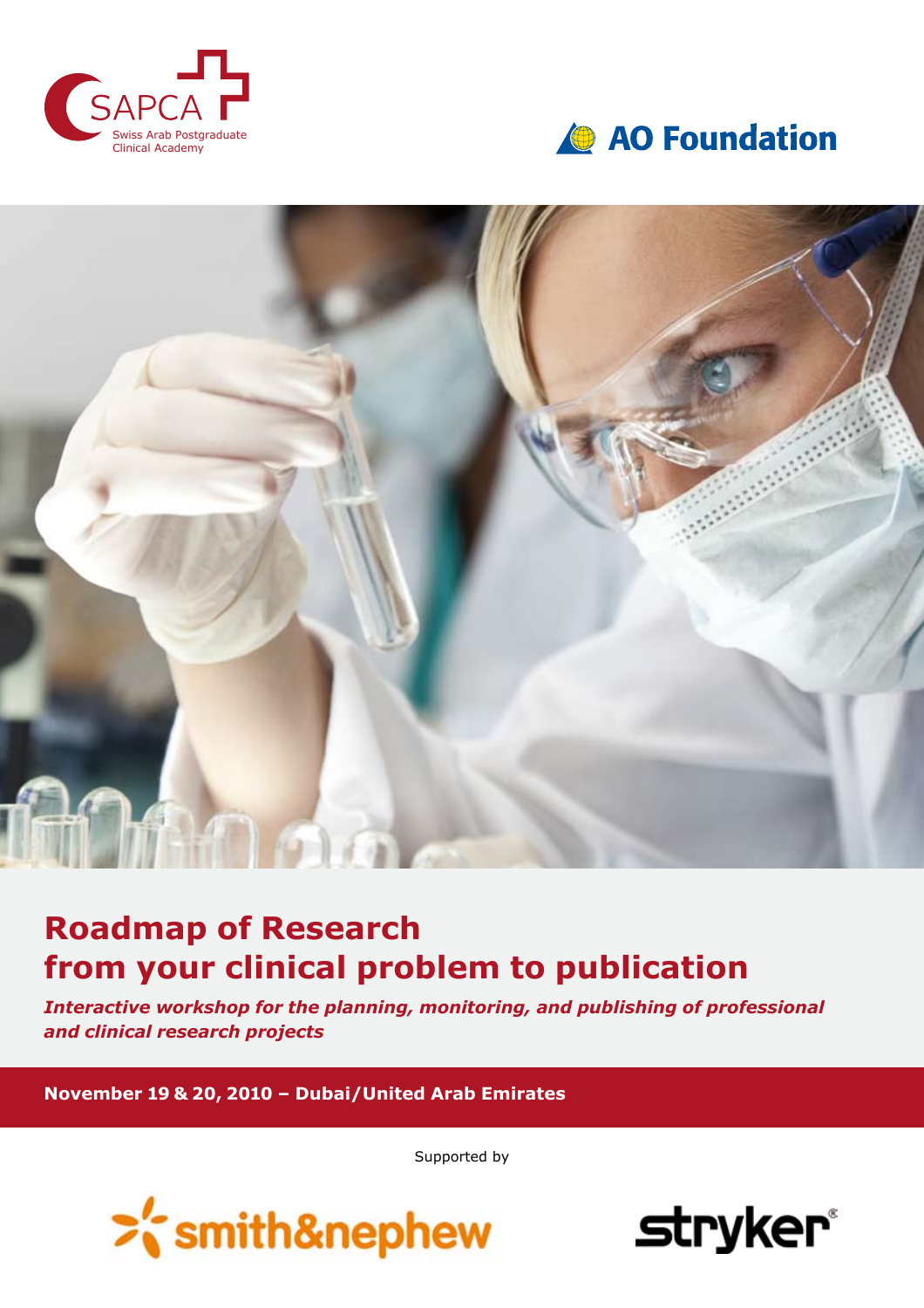## **Introduction**



#### **Dear Colleagues**

Knowledge is based on research and experience; the results of research and experience are refected in the scientifc literature. For the sake of our patients it is of utmost importance for us clinicians to get along with the immense quantity of literature, to read and evaluate it critically following the criteria of evidence based medicine. On the other hand we should understand how to asses a clinical problem or the effect of a new treatment using clinical studies and fnally report the results and our experience to the medical community. "*Roadmap of Research* – from your clinical problem to publication" provides you with all necessary information and techniques to search and evaluate the literature, design a clinical study and write your publication in a professional way.

We are very proud to bring Beate Hanson and Dirk Stengel, both internationally recognized experts in the feld of clinical research, to Dubai for an interactive workshop about the art of clinical research.

**Prof. Dr. med. Peter Messmer** Consultant Trauma Surgeon Rashid Hospital, Dubai

#### **Why should I attend?**

The *Roadmap of Research* workshop teaches the theoretical background and the practical implementation of the five phases of a research project:



After successful completion of the *Roadmap of Research* workshop you will be able to:

- $\blacksquare$  Clearly define a clinical problem
- $\blacksquare$  Plan the correct type of study
- $\blacksquare$  Publish the results according to international standards

This workshop gives you the chance to meet with internationally recognized experts, network with colleagues and share experience. Individual sessions with the lecturers at the end of each day offer a unique opportunity to get professional advice on your particular research idea/project.

### **Who should attend?**

The *Roadmap of Research* workshop is an ideal learning platform for physicians interested or involved in the planning, realization, and publication of a research project.

#### **Accreditation**

The *Roadmap of Research* workshop is under review for CME accreditation by the Dubai Health Authority; certifcates will be handed over to the delegates at the end of the completed workshop.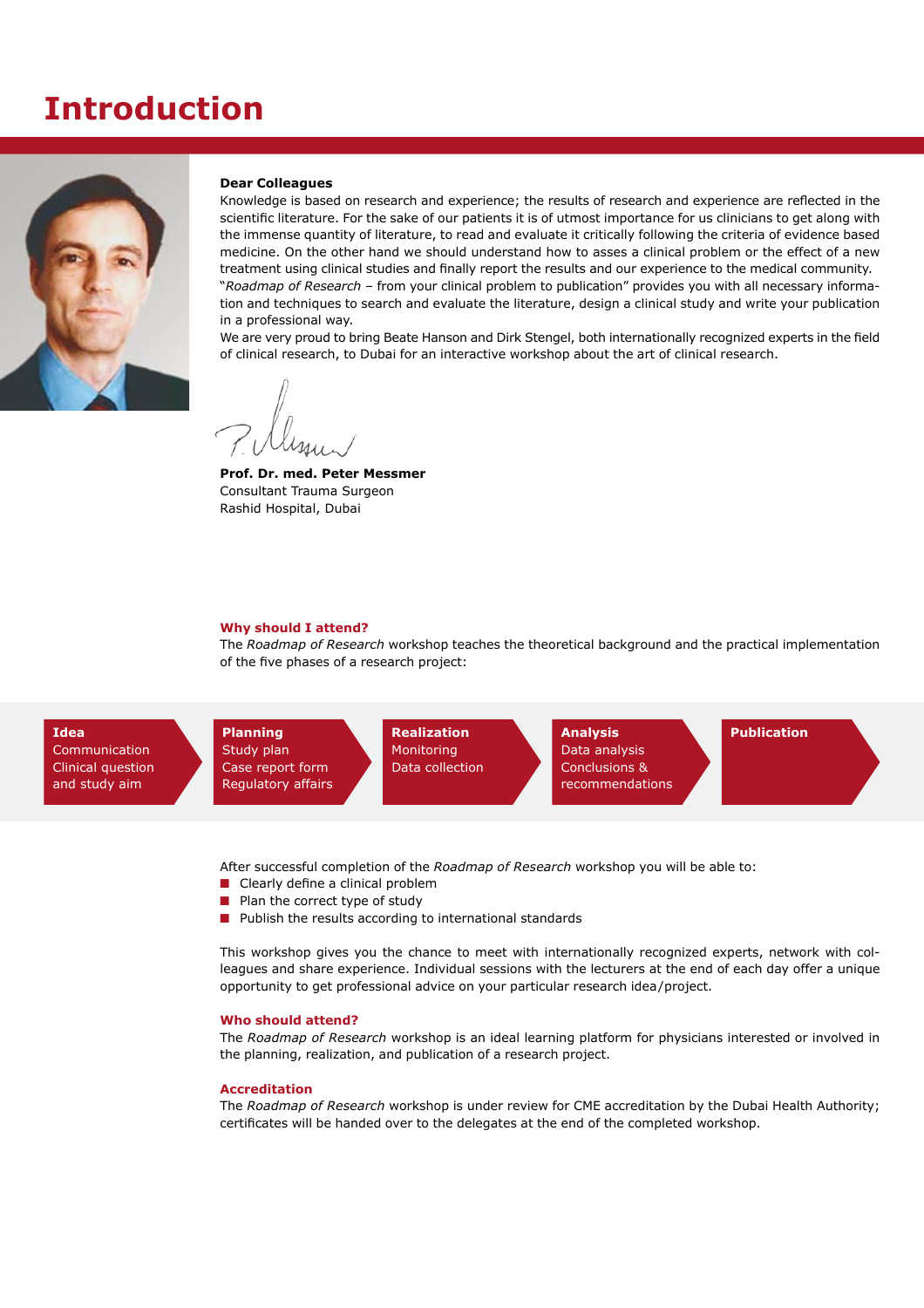# **Faculty**



### **Beate P. Hanson, MD, MPH**

Born in 1966 in Munich/Germany, Beate P. Hanson soon realized her deep interest in epidemiology, clinical investigation, and public health. Consequently, she completed a Masters in Public Health at the University of Washington, after having received her Doctorate in Germany in 1994 at the Benjamin Franklin University of Berlin.

In 2002, Beate took office as Director of Clinical Research and Documentation at AO Arbeitsgemeinschaft für Osteosynthesefragen (German for "Association for the Study of Internal Fixation"), where she presently manages a division of considerable size, coordinating studies involving more than 150 hospitals around the globe, besides handling about 175 external requests and generating about 25 publications every year. Her expertise is being sought after by many globally active companies across the globe.

A caring mother of two, Beate is a person who fascinates everybody dealing with her with her warm and engaging personality. She is a real expert in her feld, but at the same time an understanding tutor, respecting the clinicians' concerns and offering practical approaches. In many national and international scientifc meetings she has spoken to interested audiences, having made the search for real knowledge an enjoyable process, understandable for all.



#### **Dirk Stengel, MD, PhD MSc**

Born in 1969 in Berlin/Germany, Dirk Stengel started his clinical career as a trauma surgeon at the Unfallkrankenhaus Berlin (ukb), a metropolitan level-trauma center. He became involved in the evidence-based medicine movement in 1999, and recognized that clinicians and methodologists often speak different languages. Thus, he decided to combine the best from both worlds, and to become a surgeon-statistician hybrid. He studied epidemiology and earned his Masters of Science degree in 2004, followed by a PhD degree in 2007 at the Charité University Medical Center Berlin. He currently leads the Centers for Clinical Research of the departments of Orthopedic and Trauma Surgery at the ukb and the University of Greifswald, as well as the Methodological Reference Center of the German Association of Trauma Surgeons. He is a consultant to multiple national and international academic institutions and societies including the AO Foundation and Cochrane Collaboration, a reviewer for many scientific journals, and coordinator of dozens of clinical trials. He follows two philosophies: 1. Apart from all seriousness, research is (and must be) fun, and 2. all research must ultimately beneft patients and their caregivers.

## **Course venue**

The Department of Medical Education came into existence in 2001 with the purpose of providing innovative medical educational opportunities for the employees of the Dubai Health Authority (DHA) in order to improve the quality of health care to its customers using three centers; the Learning Resource Center, the Professional Development Center and the Academic Affairs Center. Today the Department of Medical Education has evolved as one of the most prestigious departments within the Dubai Health Authority concentrating on the professional development and technical competence of the employees of DHA to enhance job skills and competency through quality training and educational activities in collaboration with the worldclass educational leaders. The teaching facilities of the Department of Medical Education are adjacent to the Rashid Hospital complex in Dubai, one of the most prominent and reputable emergency medical centers in the Gulf region.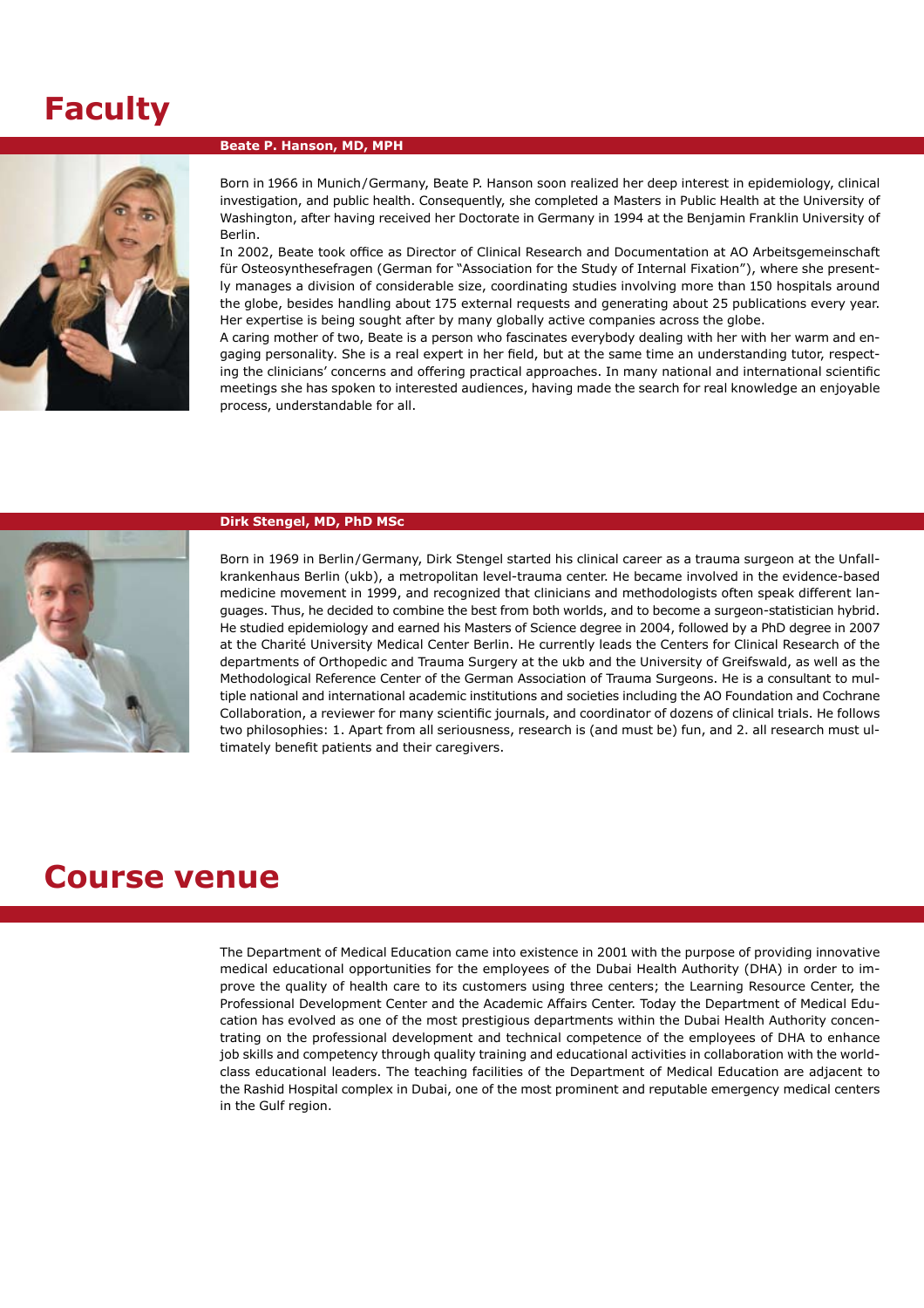## **Course program**

## **Friday, November 19, 2010**

 $\blacksquare$  Registration opens 08.00 h

## **Morning session 09.00 – 12.30 h**

- $\blacksquare$  Introduction: The meaning of "evidence"
- $\blacksquare$  How to formulate focused clinical questions
- $\blacksquare$  Medical databases for everybody

## **Afternoon session 14.30 – 18.00 h**

- $\blacksquare$  Pragmatic search for best evidence (theory)
- $\blacksquare$  Pragmatic search for best evidence (practice)
- $\blacksquare$  Communicating information to professionals and patients

## **Individual consultations**

## **Saturday, November 20, 2010**

## **Morning session 09.00 – 12.30 h**

- $\blacksquare$  Introduction: The importance of clinical research
- $\blacksquare$  Inference, causality and confounding
- $\blacksquare$  Study design

## **Afternoon session 13.30 – 17.00 h**

- Sampling and data recording
- $\blacksquare$  Data analysis and reporting
- $\blacksquare$  Tips and tricks for your manuscript

## **Individual consultations**

## **Sponsors**

This course is supported by

>'smith&nephew stryker®



SAPCA is supported by





U NOVARTIS

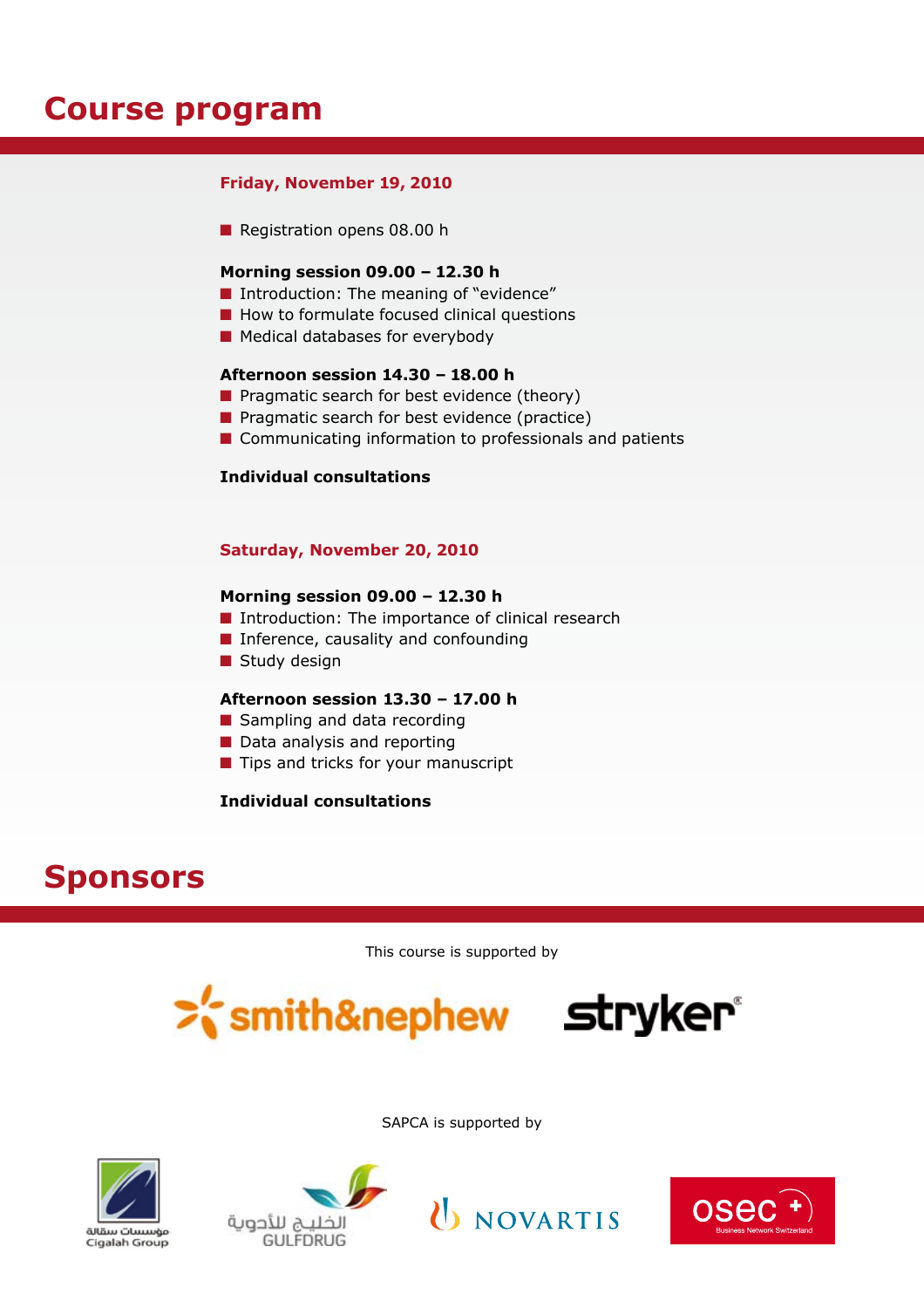

## **Please email or fax to:**

SAPCA Central Registration Office Fax: +971 4 208 86 99 Email: registration@sapca.ch

 $\square$  I need an invitation letter for my visa application to Dubai  $\Box$  I would like to have an individual consultation with one of the lecturers during the workshop

| <b>Personal data</b>    |                           |            |             |             |  |  |  |
|-------------------------|---------------------------|------------|-------------|-------------|--|--|--|
| $\Box$ Prof. $\Box$ Dr. | $\Box$ Male $\Box$ Female | $\Box$ Mr. | $\Box$ Mrs. | $\Box$ Ms.  |  |  |  |
|                         |                           |            |             |             |  |  |  |
| First name              |                           |            |             | Family name |  |  |  |
| Hospital/Institution    |                           |            |             |             |  |  |  |
| Department              |                           |            |             |             |  |  |  |
| Position                |                           |            |             | Title       |  |  |  |
| Postal address          |                           |            |             |             |  |  |  |
| City                    |                           |            |             | Country     |  |  |  |
| Phone                   |                           |            |             | Email       |  |  |  |

### **Registration**

 $\Box$  I will be paying the early registration course fee of AED 1,225/USD 335 in advance  $\square$  I will be paying the late registration course fee of AED 1,450/USD 395 cash on-site

### **Hotel reservation**

o I would like to make a reservation at the **Premier Inn Dubai International Airport** at a preferential rate of AED 360 per room per night

| Arrival | Departure | Number of nights |  |
|---------|-----------|------------------|--|
|         |           |                  |  |

## **Payment method**

| $\Box$ Bank transfer          |                                                                                                                            |  |  |  |
|-------------------------------|----------------------------------------------------------------------------------------------------------------------------|--|--|--|
| Bank Name:                    | HSBC Bank Middle East Limited, Jebel Ali Branch                                                                            |  |  |  |
|                               | Account Holder: Swiss Arab Consulting FZE                                                                                  |  |  |  |
| Account Number: 01-727577-001 |                                                                                                                            |  |  |  |
| SWIFT:                        | <b>BBMEAEAD</b>                                                                                                            |  |  |  |
|                               | Please do not forget to state your full name and the workshop name                                                         |  |  |  |
| $\Box$ Cheque                 | Please send you cheque payable to Swiss Arab Consulting FZE to the following address:<br>SAPCA Central Registration Office |  |  |  |
|                               | c/o Swiss Arab Consulting                                                                                                  |  |  |  |
|                               | P.O. Box 211559                                                                                                            |  |  |  |
|                               | Dubai/United Arab Emirates                                                                                                 |  |  |  |
|                               | Please do not forget to enclose a copy of your registration                                                                |  |  |  |

### □ Cash (on-site only)

Credit card payments will be accepted soon